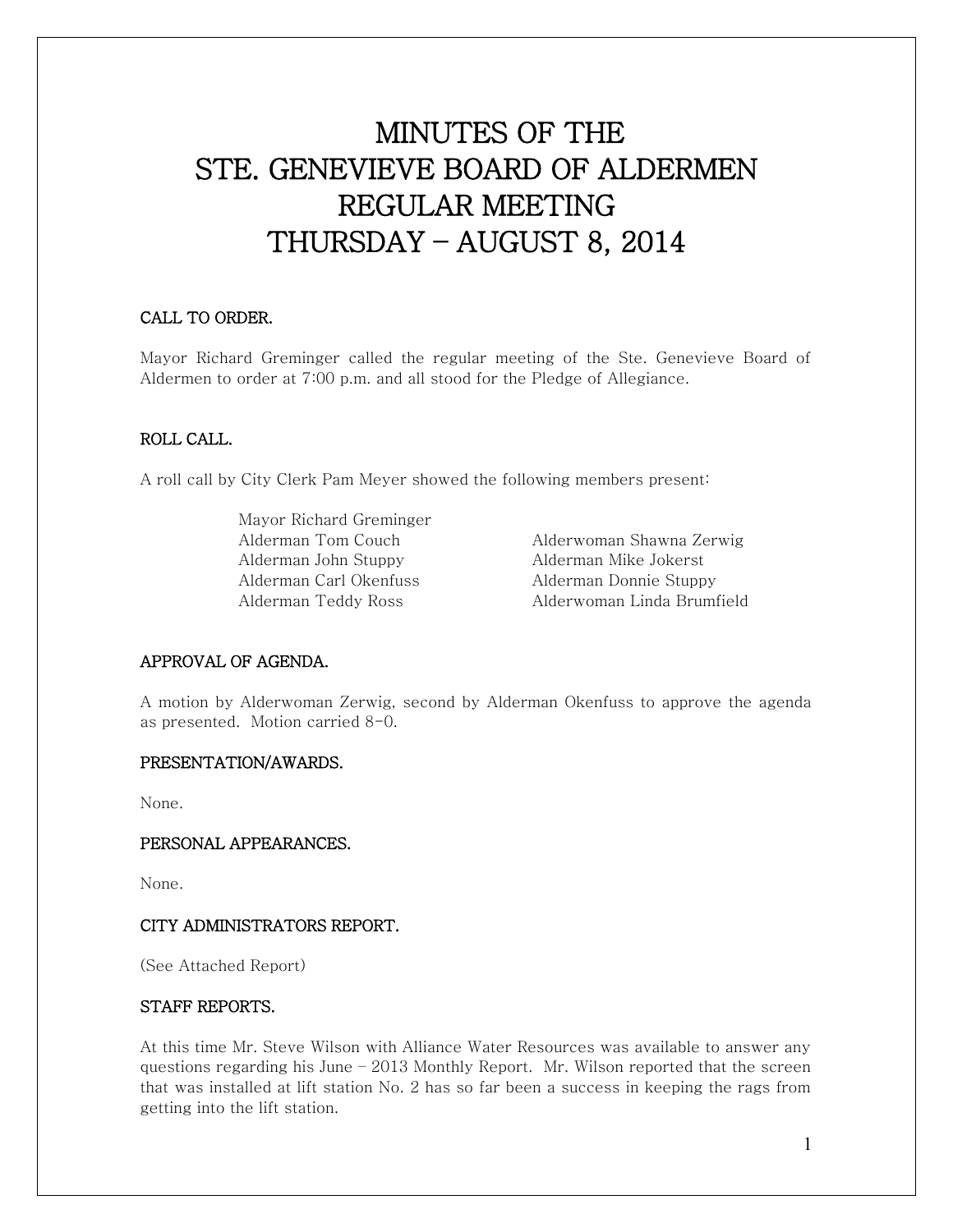## COMMITTEE REPORTS.

Alderman Jokerst reported on the recent Planning and Zoning Meeting and that a Special Use Permit was denied because of concerns of increased traffic in a busy area, signage in the historic district and the presence of additional automobiles and a business among some of the city's historic vertical-log structures.

## CONSENT AGENDA.

### Minutes – Board of Aldermen – Regular Meeting – July 25, 2013.

A motion by Alderman Okenfuss, second by Alderwoman Zerwig to approve the minutes of the July 25, 2013 Regular Board of Aldermen meeting. Motion carried 8-0.

### OLD BUSINESS.

BILL NO. 3931. AN ORDINANCE APPROVING A BUDGET AMENDMENT TO THE CITY OF STE. GENEVIEVE FISCAL YEAR 2013 BUDGET RELATING TO THE GENERAL FUND #10, DEPT. #16 (POLICE) 2<sup>nd</sup> READING. A motion by Alderwoman Brumfield, second by Alderman Jokerst Bill No. 3931 was placed on its second and final reading, read by title only, considered and passed by a roll call vote as follows: Ayes: Alderman Donnie Stuppy, Alderman Okenfuss, Alderman Ross, Alderwoman Brumfield, Alderwoman Zerwig, Alderman Couch, Alderman John Stuppy and Alderman Jokerst. Nays: None Motion carried 8-0. Thereupon Bill No. 3931 was declared Ordinance No. 3872 signed by the Mayor and attested by the City Clerk.

BILL NO. 3932. AN ORDINANCE APPROVING A BUDGET AMENDMENT TO THE CITY OF STE. GENEVIEVE FISCAL YEAR 2013 BUDGET RELATING TO THE GENERAL FUND #10, DEPT. #14 (BUILDING).  $2<sup>nd</sup>$  READING. A motion by Alderwoman Zerwig, second by Alderman Jokerst, Bill No. 3932 was placed on its second and final reading, read by title only, considered and passed by a roll call vote as follows: Ayes: Alderman Donnie Stuppy, Alderman Okenfuss, Alderman Ross, Alderwoman Brumfield, Alderwoman Zerwig, Alderman Couch, Alderman John Stuppy and Alderman Jokerst. Nays: None Motion carried 8-0. Thereupon Bill No. 3932 was declared Ordinance No. 3873 signed by the Mayor and attested by the City Clerk.

BILL NO. 3933. AN ORDINANCE APPROVING A BUDGET AMENDMENT TO THE CITY OF STE. GENEVIEVE FISCAL YEAR 2013 BUDGET RELATING TO THE DEBT SERVICE **FUND BUDGET #50.**  $2^{nd}$  **READING.** A motion by Alderwoman Zerwig, second by Alderwoman Brumfield, Bill No. 3933 was placed on its second and final reading, read by title only, considered and passed by a roll call vote as follows: Ayes: Alderman Donnie Stuppy, Alderman Okenfuss, Alderman Ross, Alderwoman Brumfield, Alderwoman Zerwig, Alderman Couch, Alderman John Stuppy and Alderman Jokerst. Nays: None Motion carried 8-0. Thereupon Bill No. 3933 was declared Ordinance No. 3874 signed by the Mayor and attested by the City Clerk.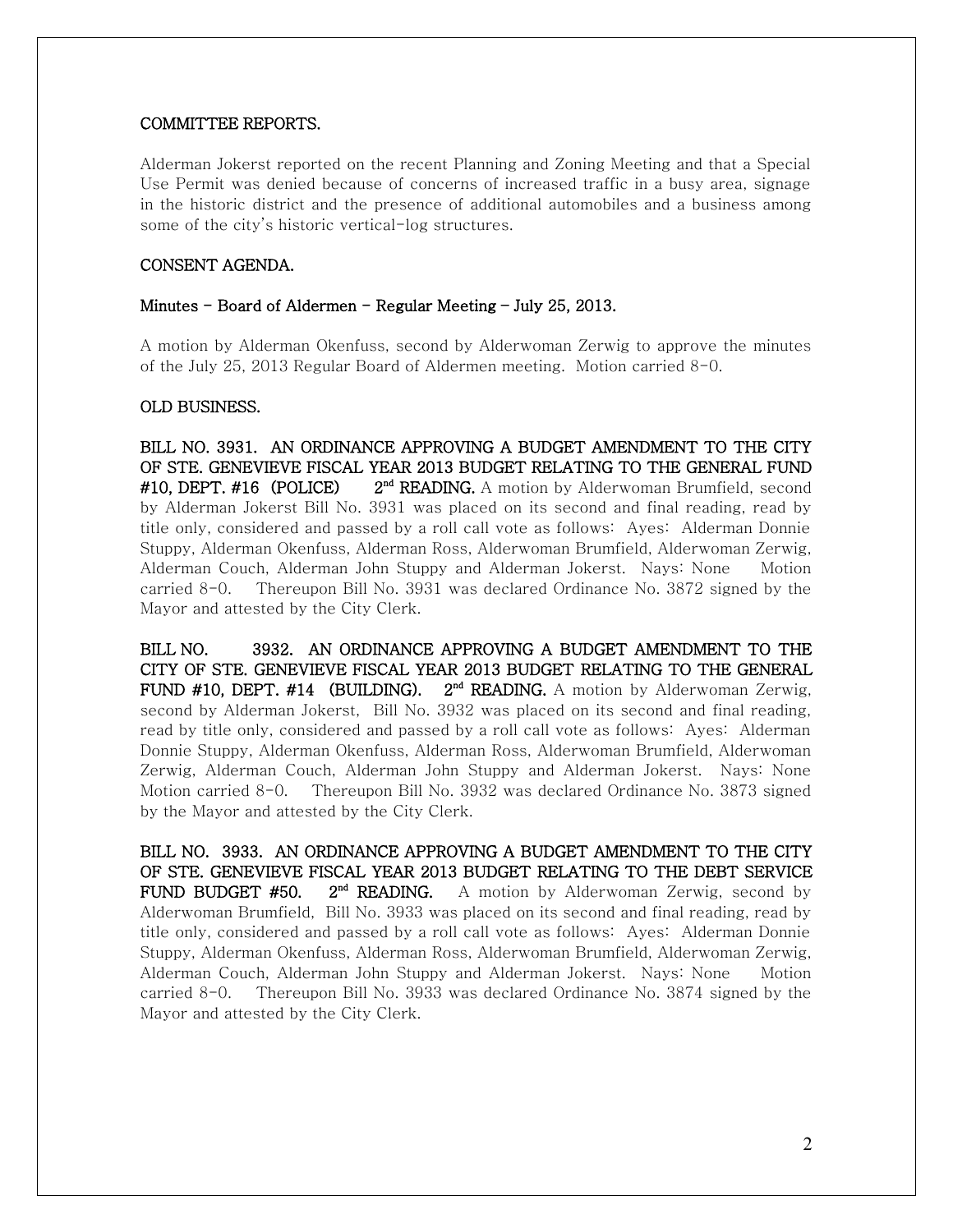3934. AN ORDINANCE APPROVING A BUDGET AMENDMENT TO THE CITY OF STE. GENEVIEVE FISCAL YEAR 2013 BUDGET RELATING TO THE GENERAL FUND #10, DEPT. #13 (ADMINISTRATION). 2<sup>nd</sup> READING. A motion by Alderman Okenfuss, second by Alderman Donnie Stuppy, Bill No. 3934 was placed on its second and final reading, read by title only, considered and passed by a roll call vote as follows: Ayes: Alderman Donnie Stuppy, Alderman Okenfuss, Alderman Ross, Alderwoman Brumfield, Alderwoman Zerwig, Alderman Couch, Alderman John Stuppy and Alderman Jokerst. Nays: None Motion carried 8-0. Thereupon Bill No. 3934 was declared Ordinance No. 3875 signed by the Mayor and attested by the City Clerk.

### NEW BUSINESS.

BILL NO. 3935. AN ORDINANCE CREATING A DISORDERLY CONDUCT OFFENSE. 1<sup>st</sup> READING. A motion by Alderman Okenfuss, second by Alderman Ross, Bill No. 3935 was placed on its first reading, read by title only, considered and passed with a 8-0 vote of the Board of Aldermen. A motion by Alderman Okenfuss, second by Alderwoman Brumfield to proceed with the second and final reading of Bill No. 3935. Motion carried with an 8-0 vote of the Board of Aldermen. A motion by Alderwoman Zerwig, second by Alderman Okenfuss Bill No. 3935 was placed on its second and final reading, read by title only, considered and passed by a roll call vote as follows: Ayes: Alderman Donnie Stuppy, Alderman Okenfuss, Alderman Ross, Alderwoman Brumfield, Alderwoman Zerwig, Alderman Couch, Alderman John Stuppy and Alderman Jokerst. Nays: None Motion carried 8-0. Thereupon Bill No. 3935 was declared Ordinance No. 3876 signed by the Mayor and attested by the City Clerk.

PUBLIC COMMENTS - Mr. Carl Wehner, 1158 Valle Spring Trail asked the Mayor and Board of Aldermen why one of the City Police Cars is being parked at the Emergency Operations Center located on Basler Drive? Mr. Wehner stated it looks like the City is hiding their Police Cars. Chief Bennett explained that they are certainly not hiding any cars and it is a Police Vehicle that is currently in service. The vehicle is assigned to one of the officers who is still scheduled and working his regular rotation, so instead of sitting here at City Hall on the parking lot, it's sitting out there to free up parking spaces and trying to minimize somewhat what the public can see and put together how many officers are actually on duty at any given time from the number of cars sitting at City Hall. Chief Bennett also did not want to give the impression with the number of vehicles sitting around that the department had excess resources.

#### OTHER BUSINESS.

#### Request from the Jour de Fete Committee for street closures for the 2013 Jour De Fete.

A motion by Alderman Jokerst, second by Alderwoman Zerwig to approve the request for street closures from the Jour De Fete Committee for this week ends festivities. Motion carried 8-0.